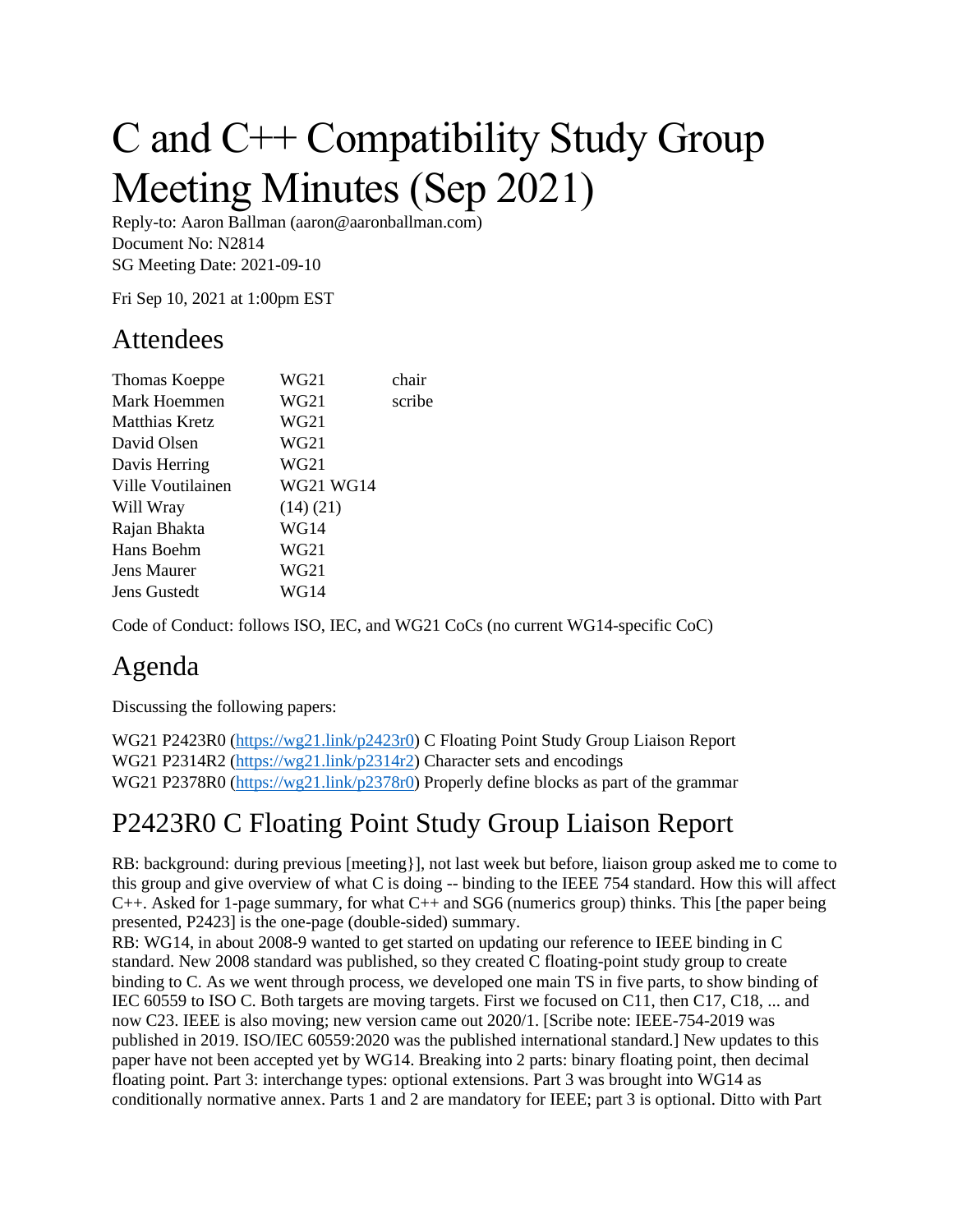4a, voted into main part of (C) standard, but conditional form (macro). I won't talk about Part 4b or Part 5 today, because they were not voted into WG14 C Standard.

RB: Part 1: binary floating point, required operations. We added macros to C standard for integer type widths. Integer, because we needed the width of integer types, for fromfp operations: getting the parts of a floating-point thing, like mantissa. Query and set environment flags. New macros and functions required by IEEE 754. tgmath versions of the same thing. tgmath is "poor man's implementation of function overloading" -- C way of resolving based on types to different functions. Constant rounding modes -- new pragma which sets the static rounding mode direction. Can do at static or block scope. All operations in that block must follow that rounding mode. Back-and-forth on what functions to which this should apply: certain standard functions will be affected by that constant rounding mode. You can implement this if you only have dynamic rounding modes, which are required before anyway. Macros for signaling NaNs, and get info about floating-point values.

RB: Part 2: Decimal floating point. New types that are similar to double, long double, etc. but base 10, not base 2. Types are conditionally added (if macro defined by implementation, then types are available). New macros and functions unique to decimal: e.g., quantum. Conversion between different decimal floating-point encodings (e.g., software encoding on x86 vs. hardware on IBM).

RB: Part 3: Tower of types: unbounded spec, to allow adding extended types to the floating-point model, both for binary and decimal. e.g., binary type, 256 bits, or 512 bits -- spec lets you do that in a regularized and IEC standards-conforming way. e.g., min bits required for mantissa and exponent, operations that can be done on them. If an implementation claims it supports float256, this is a spec for that, etc. Also, spec for extended types (with "x" in them) -- not the main multiple of 32 bits, but something extra -- e.g., extra exponent bits. Min precision and min exponent range, but you can go beyond that with the "x" types. Interchange types can be arithmetic (can do e.g., a+b on it) or nonarithmetic (just for encoding). Also functions: cos, sin, etc. Quantum exponent in decimal for these types, too. Generalized in binary form for complex and imaginary types.

Ville Voutilainen (VV): Thomas asks on chat if you could describe which header gets modified by this... RB: Headers with part 1: float.h, math.h, complex.h, limits.h (integer width macros). Same for all the other parts. Most changes are to math.h. Other changes -- encoding and decoding functions should all be in math.h or float.h -- we did not try to add any new headers for that. One semi-major change related to this -- still being discussed -- but in standard -- for freestanding implementations, we added new requirements that were not there before. Some changes ... format specifiers, conversion between strings and decimal floating-point types, added to stdlib.h header. printf headers may need to change, but that depends on the implementation.

Thomas Koeppe (TK): Would you like to take hands now or finish presentation?

RB: Take the hands now; Part 4 is small.

TK: Please finish Part 4 first, then questions.

RB: Part 4: additional recommended functions by IEEE; not required to have them. e.g., radian-based cosine functions. Additional utility functions that IEEE believes should be standardized. WG14 voted these in as part of the main library part of the standard, macro-guarded (but not in an annex).

Jens Maurer (JM): The new floating-point types, there is \_Float64, which is interchange type, which means it might not necessarily have arithmetic defined, yet you say binary complex floating-point types generalized to ... was added. How do I reconcile these two statements? [Scribe note: My minutes were a bit garbled, but RB's answer clarifies.]

RB: Certain interchange types are required to be arithmetic: \_Float32 and \_Float64 are required to be arithmetic. Equivalent to float and double, though not compatible types. Decimal32,64,128 are required arithmetic interchange types, though the whole decimal support is optional (you need those types if you support decimal). If you say you support binary floating-point, then you must have \_Float32,64, but you don't have to support Float128, Float16, etc. You must have Float16 at least as a non-arithmetic type. JM: Why the X stuff then? Float64x?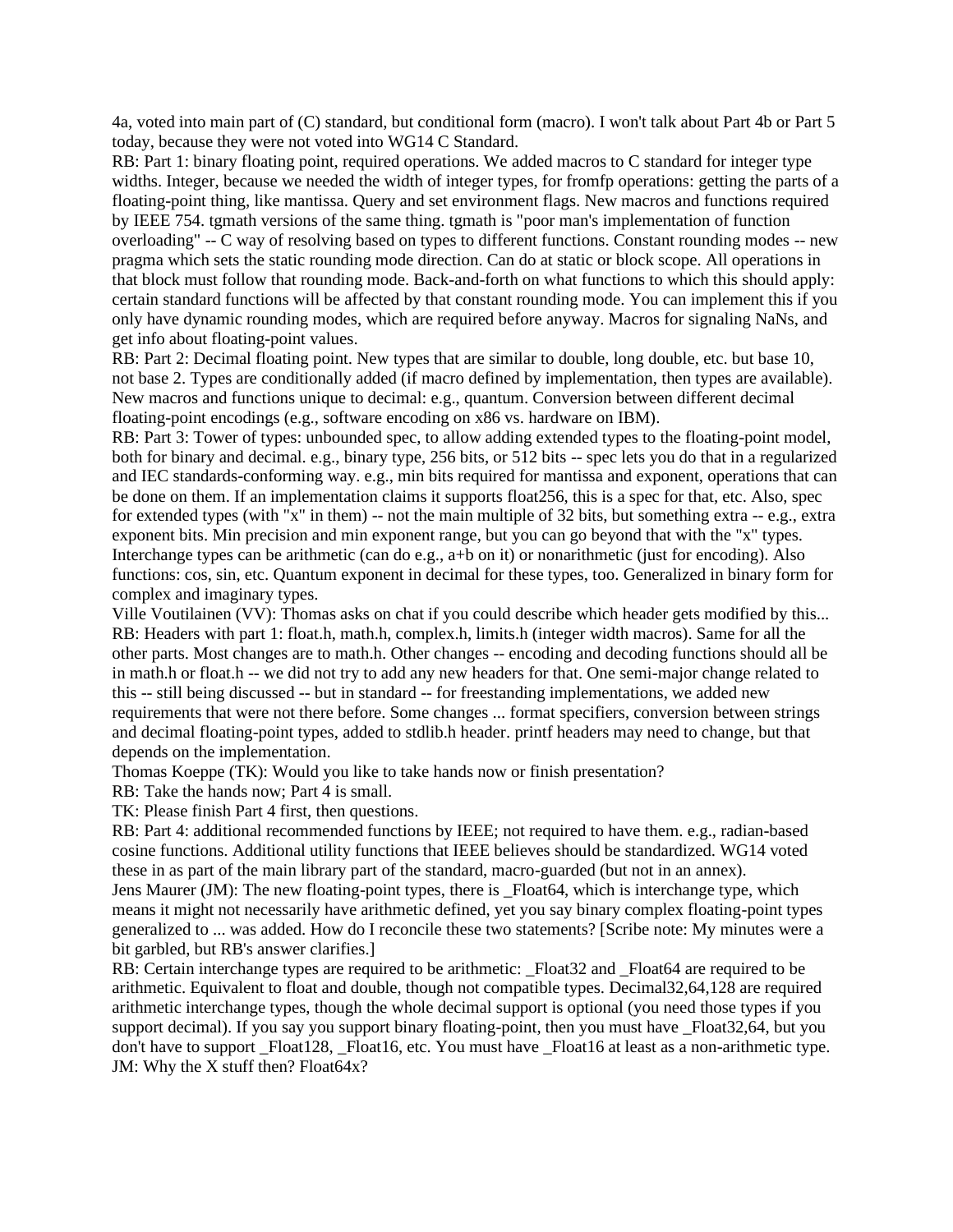RB: That is designed to help with Intel 80-bit floating-point type. X says, minimum 64-bit floating-point type, but you could get something beyond that. e.g., \_Float32x in practice, must be there because you have \_Float64; those two types can be the same. X types are not required.

JM: OK. I trust there are macros that tell me which properties I get.

RB: Yes.

JM: OK.

Davis Herring (DH): A subset nearly of what JM said: When you talk about added math functions, you had to support ... interchange types ... did you mean only the interchange types that happen to be arithmetic?

RB: Restating your question: If you say you're supporting certain interchange types (vfp ...?), then you have to define them as arithmetic types ... the support for those types don't have to be arithmetic; can be data-only types.

JM: The additional functions I mentioned here simply won't be there, and there's a separate macro that tells me whether e.g., Float128 is arithmetic or just interchange?

RB: We don't have a macro that tells if it's arithmetic or just interchange. That's implementation-defined. The implementation has to say it supports \_Float256, and whether it supports that as an arithmetic type. If it does the latter, then it must support e.g, cos256.

DH: The question was, do you get cosine and friends for all the arithmetic types? However, I'm also curious whether you can use the preprocessor in some way to decide whether a type is arithmetic.

RB: I don't have the answer offhand, but my belief is yes, it can be checked at preprocessor time without looking at the documentation. I can check that and get back to the group.

DH: In C++ you can actually detect this anyway.

RB: It came to me: there is a way you can check. The macro floateval method is only available for arithmetic types.

DH: That's sufficient.

Matthias Kretz (MK): In your first answer to Jens, I heard you say that \_Float32 and ... are distinct types; is that right?

RB: Yes, that's right. If your regular float type is IEEE, then it must have the same representation and alignment as \_Float32, but they are not compatible types -- distinct in the type system. MK: Yes, but why?

RB: That was a big discussion. E-mail sent out with rationale; I don't have it on hand. WG14 preferred having them be distinct types. Floating-point group had no strong preference either way.

MK: My gut feeling is that it's bloat if they are distinct types. I would like to see a good reason for them being distinct types.

RB: I would support a paper coming through that (does not do that).

MK: It becomes a little tricky with long double with 80-bit types.

RB: ... In that case, Float 128 may or may not match long double. The specification for that would be pretty hard.

MK: Macros and functions for floating-point environment flags and modes: What functions do or don't do is a problem in terms of reordering. Compiler doesn't see them as ... . is that a bug in the compiler or the spec?

RB: It depends on your implementation. If you have stdfenv access on, it would be a bug if you do these out of order. If off, though, it's ....

MK: Yes, I agree. I've seen issues with that, though maybe just implementation issues. This comes to my second point: fnaccess: I've seen compilers not supporting it, esp. if mixing -- single translation unit, or calling inline functions with different mode. Nontrivial to implement. gcc and clang both do not

implement. Is it a good idea to add another one (fnround) that won't get implemented?

RB: More of a question for IEEE than us. Our mandate was to bind the standard to C. MK: OK.

RB: This was brought up in debate.... barring special cases, just general operations like plus and minus, that implementation is straightforward.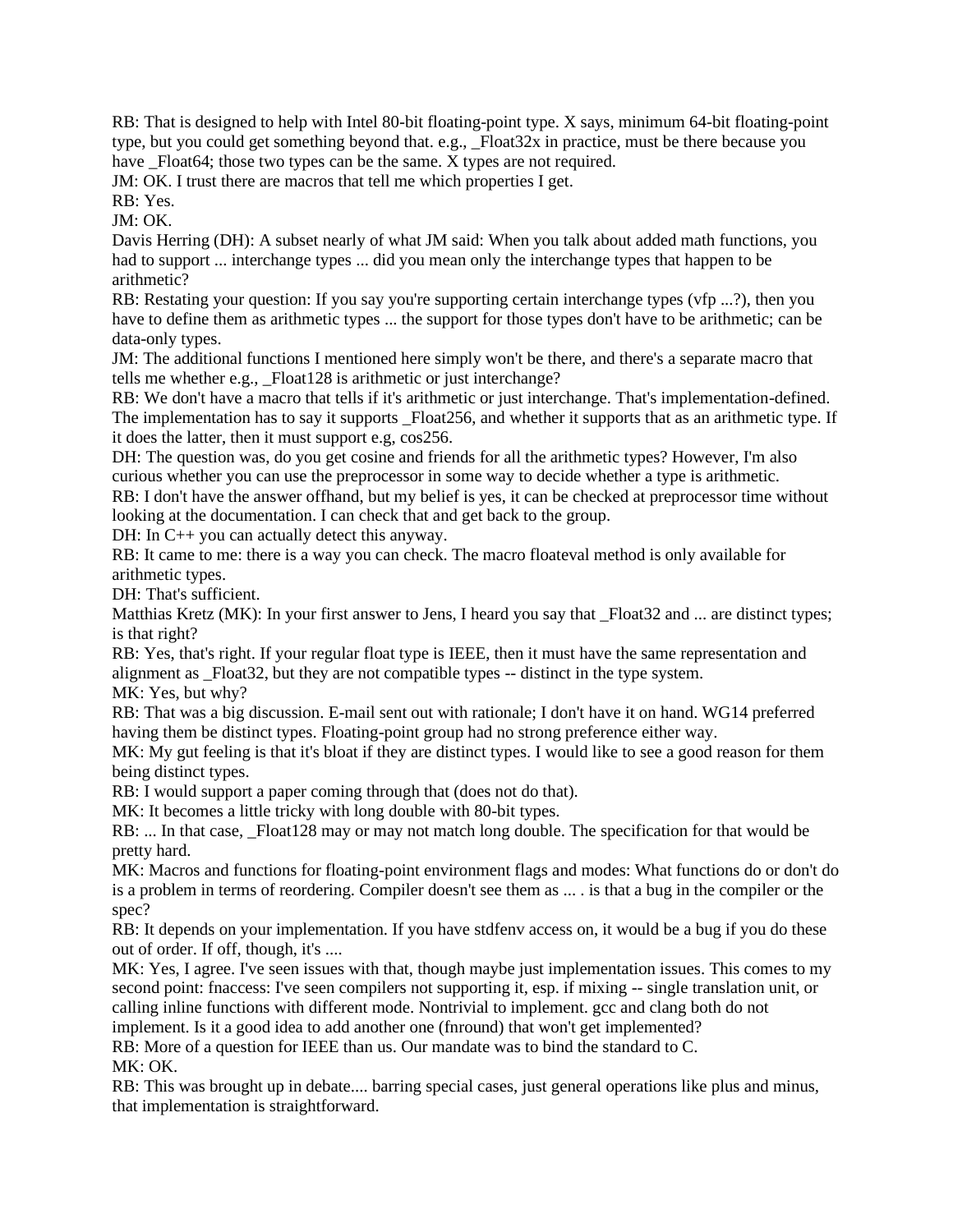MK: Yes.

RB: I don't see that being a problem.

MK: My specific problem is you [first] change fnround in a function, then you call a function outside the block. Which fnround applies to that block?

RB: Conclusion of discussion was that it should not apply to the function ... if you implement with dynamic rounding modes, then anything inside that function [would] follow that rounding mode. Or the opposite, if you have true static rounding mode. We carved out those special functions, with macros, you can have definitions for each possible rounding mode ... but nested calls don't work in that aspect. That is one thing we know will be a problem.

MK: I understand, but still unhappy to standardize until I know that implementations can and will do this. TK: We don't have the power here to affect things that happen. This is already approved for C23, right? Our role here is to find out how this affects liaison matters, C++. For the details of what C is doing, we can refer that to the existing approved proposals.

MK: Yes, if I want to give feedback I'll have to do that directly.

Hans Boehm (HB): I have a basic question: does the standard say anything about accuracy? If IEEE standard, it requires correct rounding for many functions, e.g., basic trigonometric functions, which I suspect is not widely implemented.

RB: Right, we did defer [scribe note: diverge] -- IEEE requires correct rounding, but C's existing history for many functions like cos and sin not requiring correct rounding, so they are not required to be correctly rounded. However, we do reserve "cr" prefix to have correctly rounded versions of those functions. C thus offers a mechanism to have correctly rounded versions of functions.

MK: To comment on that part: IEC 559 the part on the math functions is optional -- the trig functions are in an optional section.

RB: Had thought the pi versions ... non pi versions

HB: It used to say that, but now required.

MK: "recommended functions"

HB: They are required to be correctly rounded if provided.

MK: You should say they are not provided, unless cr prefix.

RB: We supply cosine as IEC 559 1984 says. ....

TK: Does that answer your question, Matthias?

MK: Yes.

TK: Back to liaison matters: RB, there's nothing that could change C, right?

RB: Right, everything I talk about today has been voted into C standard.

TK: Any feedback you would like for C committee?

RB: I didn't have anything, but if you have concerns or issues, please feel free to bring papers to WG14, and contact me.

David Olsen (DO): Proposal for C++ started independently of this, with purpose of getting 16-bit floating point into standard. In C++, we're proposing that implementations can define additional floating-point types; if they do, the new types must follow the rules. We're also proposing some names for the IEEE types. Standard names. Like in C, would be optional. C++ likes names in the std namespace. We're debating that on one of the  $C_{++}$  lists now, what those names should be, but there's nothing that prevents C++ implementations from using the same names underneath.

RB: My hope would be that C++ uses the same names, even if they are in the std namespace. In that vein, it would be nice if they followed the same type of names.

DO: With very few cases are there Capital letter names in  $C_{++}$ . But yes, names are being debated right now. I've been tracking C changes and trying to keep C and C++ compatible, so it's possible to have code that will work the same in both languages. Possibly diff names is the biggest possible difference, but otherwise, if your code as the name that works in both languages, you can write code that will work the same in both C and C++.

TK: Assuming we will rebase C++ on C23, what should we keep in mind?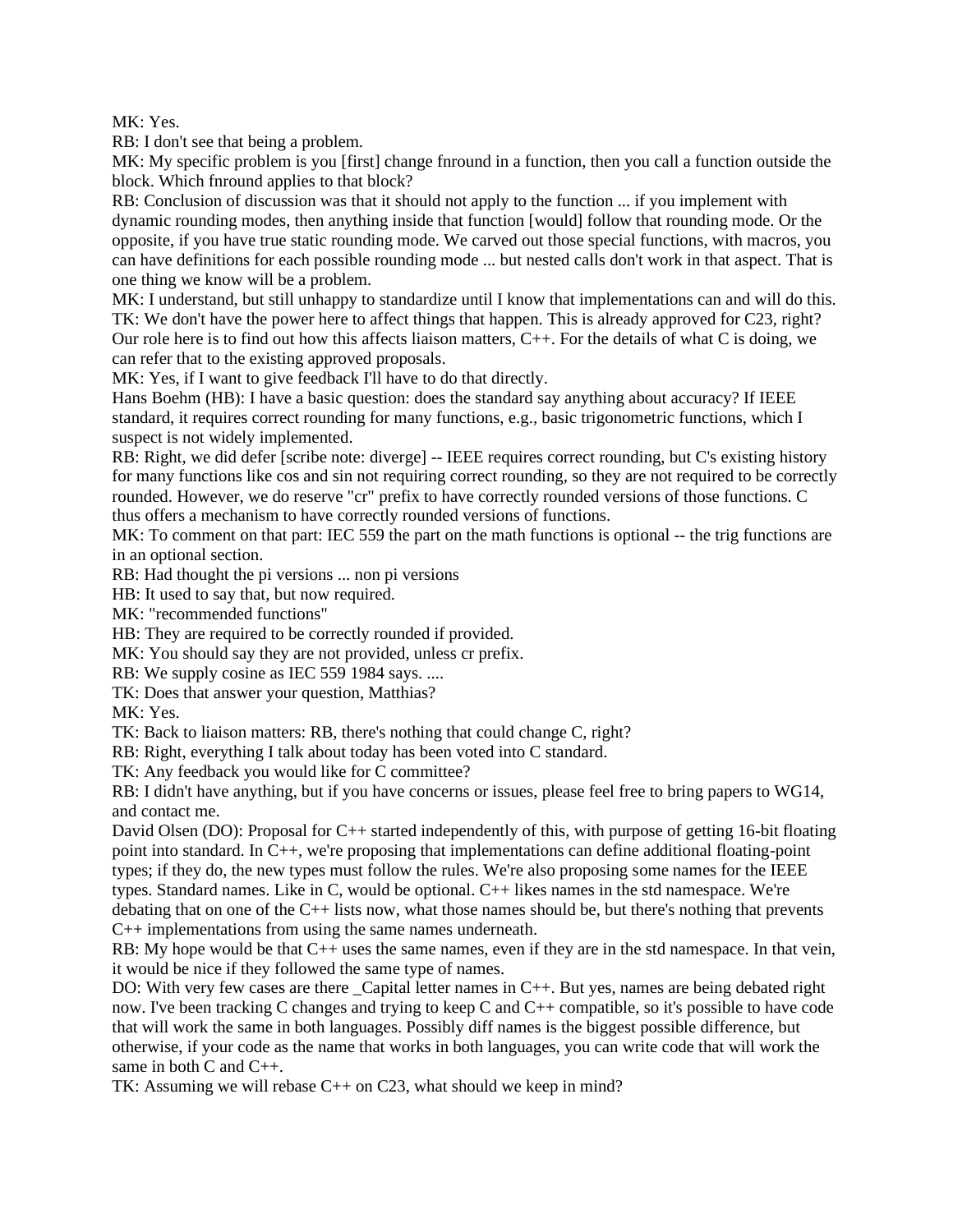VV: Naming: I do expect it will be supported in C++ implementation[s] and maybe in spec to use the same type names as C, then probably will be teeth-grinding that will also result in having namespace names that are C++-only, in addition to Capitals, and implementations will probably have to provide both. .... It doesn't seem entirely plausible that we would just provide the underscore capital things, but I expect we would support those as well. ... that's just my guestimate, I fully expect it may not be a walk in the park to discuss this, but that is what will eventually succeed, after the possible teeth-grinding. DO: To be clear: the current C++ proposal does not try to bring in everything that C has done. I'm working on trying to solve a problem in the C++ community, in a compatible way. VV: There are actual new types that have these underscore naming conventions, so we may end up supporting those directly, then have a different spelling that ... under some namespace or not.

DO: My comment goes beyond just the naming issue.

#### VV: OK.

DH: We have some prior art here, in the form of things like bool and noreturn, where C introduces underscore cap names, and also provides macros so that C++ things get mapped optionally, at the discretion of the implementation, onto the underscore cap names that are actually part of the language. Is there any notion of doing that for the floating-point types? Context: we talked about rebasing on to C23: surely that will happen someday, but problem is that  $C_{++}$  incorporates the C standard library, not actually the C core language.  $C_{++}$  does not have Bool in the language at all. It might work in implementations, but it's not part of the language. It would be a bit strange to have this first use of underscore cap be either as macros going the other way (expand to  $C_{++}$ ) or expand to macros going to C. It would be nice if we followed existing precedent of Bool and noreturn.

RB: On the C side, WG14 has been positively receptive to changing names in the future so it's not following the underbar capital format. When this first TS was created, that was the only way we did it. Recent papers have begun to change it. I don't know how C++ does it. That naming thing does not have to be a long-term issue. There is a good chance WG14 could change it.

TK: We would need to change it before C23 ships. The interop code should be using macros, not these bare names.

RB: Right. The next C meeting is the last one where you can have any new proposals.

DH: Just to confirm: there are currently NO macros for any of these float names.

RB: Correct, in C there are none.

TK: This is taking fairly long, so we only want to do one more paper. Just to go back to polls: WG14 does not want any polls. WG21, does anyone want any polls? When we rebase, we will be pulling in the headers from C as C has defined them, unless we do something.

JM: There is nothing we can do this moment about that, and I understand the agenda for the next meeting has been already filled, so unless we raise a stink, there is nothing we can do until C23 is feature

complete. When C++ rebases onto C23, that will be an explicit paper that decides whether or whether not to include specific features. That's thus something we cannot do right now.

TK: I recommend writing an e-mail to the C++ reflectors to people who might be interested.

VV: You might want to run this by the [C++] Numerics Study Group (SG6) as well.

RB: Aaron mentioned that we did invite them to this meeting for this paper.

DO: Numerics group saw P1467 C++ proposal a few times. When C++ rebases on C23, the Numerics group definitely must be involved.

TK: A lot of interesting changes that will affect C++, but probably not much we can add at this point. DH: On subject of Aaron having invited SG6, for the record, Matthias and I are regular SG6 people, so you do have representation.

TK: Are you going to take any action in  $C_{++}$  about this?

MK: Not sure yet. I learned something today; I have to find out what to do about it.

TK: Thank you RB.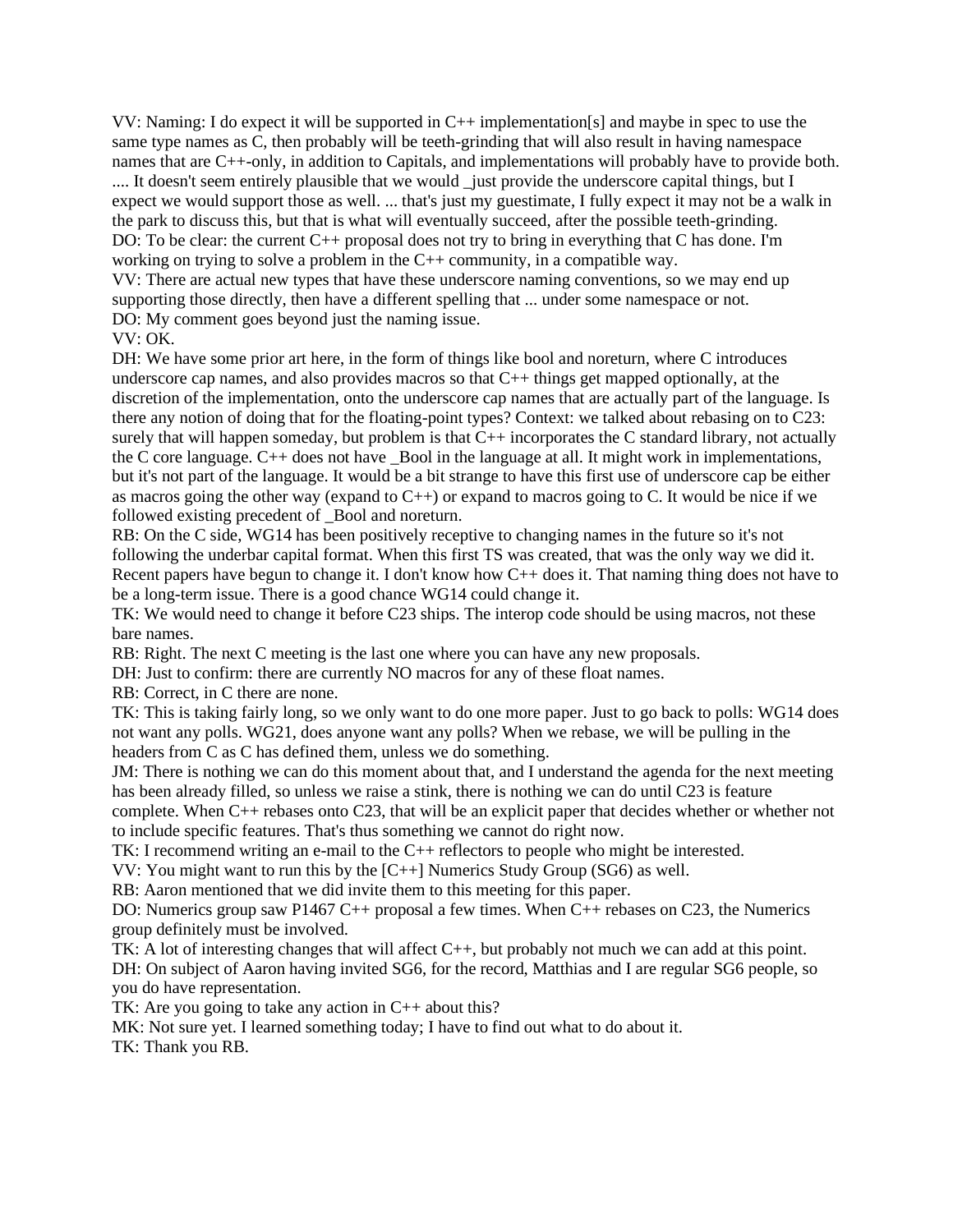#### P2314R2 Character sets and encodings

TK: Next, Jens Maurer's paper, P2314R2, Character sets and encodings.

JM: In C++, in our lexing section, we have the fundamental approqach that what C calls "extended characters" that come in from a source file, are mapped to universal-character-names. From then on, the entire standard deals in those. That does not represent reality because no compiler actulaly does that. There is actually one corner case where nobody does what the  $C_{++}$  Standard says. This paper switches C++ lexing to what is approximately the C99 approach: on reading the source file, we will represent the source file as unicode characters. From then on, we'll be dealing wiht unicode characters. [Here I show an] example of how this change is an observable change from  $C++20$ , even though every implementation I've tried already does what this paper proposes. Mechanics in achieving that, but that's all on mechanics side. Side track in this paper does not cause material wording changes -- places/contexts where string literals can appear.... In order to facilitate talking about the encoding used for string literals in the actual binary code, the current C++ text talks about the execution character set, which literally means a set of characters; it does not discuss encoding. All we're interested in from language specification is the sequence of numbers that comes out ... when initializing an array of characters. That gets cleaned up by introducing the term "literal encoding." There are character sets in the run time that might depend on the locale, but we're not touching this area of the spec, which is inherited from C anyway. I think that's the gist of the paper.

TK: Thank you. What questions do you have for WG14?

JM: Mostly none. Aaron told me to show up and present the paper.

TK: WG14 members, do you have any reactions to this, is there anything that may cause incompatibility, or will it fit in unobservably with C?

JM: The intent is that the three models presented in the C99 rationale, and any difference ... would be undefined behavior or unspecified. ... should not affect C compatibility in any way.

Jens Gustedt (JG): I don't see incompatibilities I think, but I'm not too much a full expert of this. What I see is things I'd like to have in C, in particular the table of characters.

JM: Yes, everything is expressed in unicode characters these days.

JG: I'd really like to have this in C -- at the moment, it's fuzzy what you mean by character -- this would give more precision. I don't see, on the other hand, how we could add that to C23. It's coming too late for that. Otherwise, I like this.

TK: I think an agreement in direction is good, even if the wording isn't there.

JG: I think the intent in C is to have these things aligned, and I don't see any point here that would particularly worry me.

TK: Open to any further requests for discussion. I get the impression there are no polls we want to take here. What's the state in C++? Is this adopted?

JM: This is, I think, approved by EWG electronic polling and is in Core's inbox. The next plenary is in October; I'm not certain Core will have enough bandwidth to process this [by then]. Very likely to make it into  $C_{++}23$ .

TK: If any major objections or problems, now would be a great time to raise them.

JM: It seems a bit of a big ask to present this in five minutes of overview.

TK: Right, we're mainly raising awareness [for later response if needed].

#### P2378R0 Properly define blocks as part of the grammar

TK: Jens Gustedt, you have a paper.

JG: We discussed this paper last week at WG14 plenary. It has been basically approved, but with some changes.

JG: P2378r1. In the spec of the C grammar, there is no occurrence of the term "block." "Block" is introduced with a collection of phrases somewhere. This paper only changes the specification. However, if you look at it closely, you'll see that there are possible problems in the syntax already. We distinguish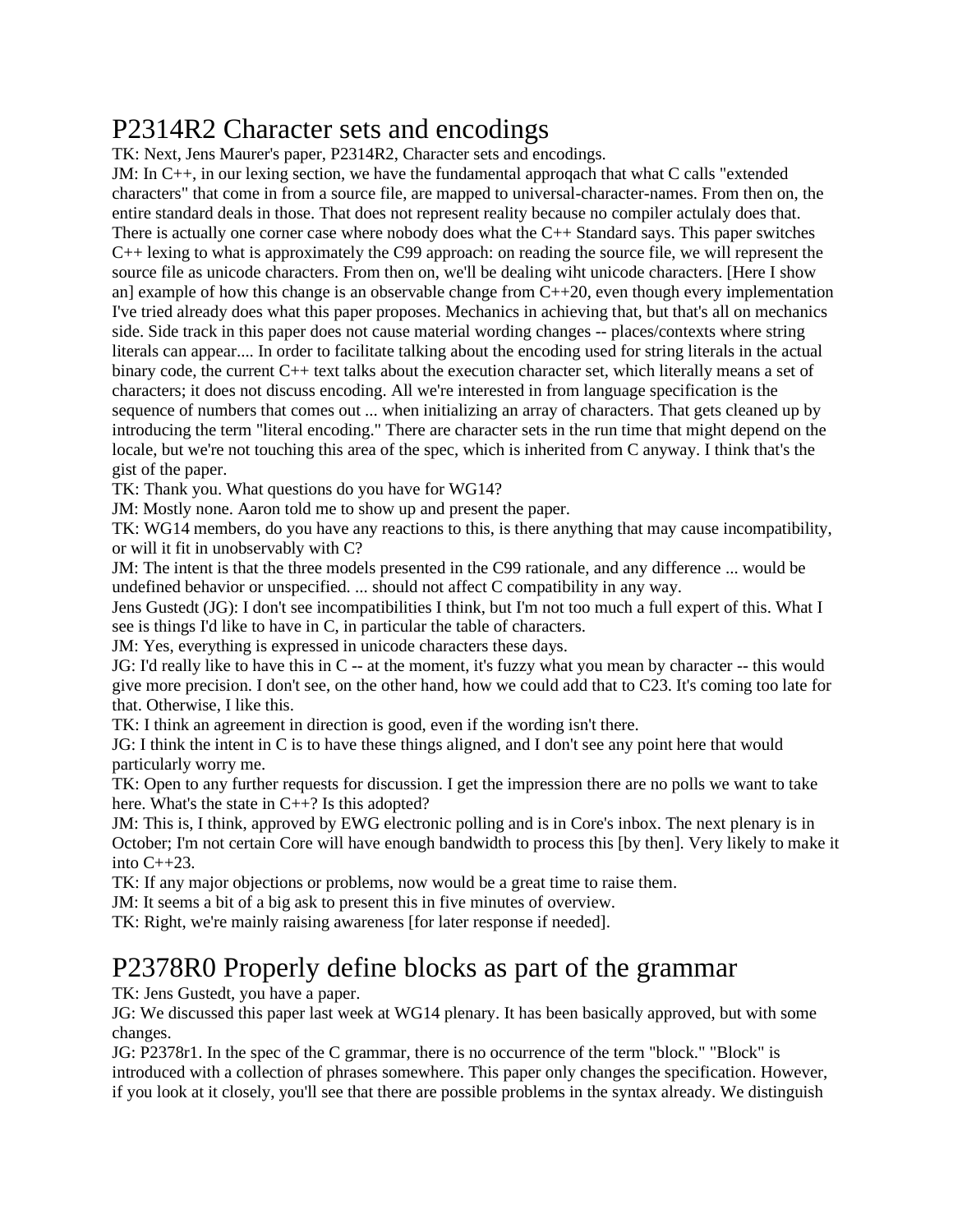two types of blocks in the syntax: primary-block and secondary-block. The latter rule only occurs in constructions like the depending statement in an if, if-else, switch, while, do, or for. It's really only a rewriting of what was there before, so that it falls out directly from the syntax. The only place where it poses problems, is the block that corresponds to function definition. If we also have lambdas, [it] would also be the same for lambdas, where not clear if parameter list definition of the function is part of the block which is defined by the function, or not. The change that we have decided here now that will probably go into C23, is to say that the parameter type list, the attribute that can live between the parameter type list and the function body, all together form one single block. Advantage is that it's clear where the visibility of a parameter identifier starts and ends .... This is basically what implementations do, but was not really clear from the text as it had been given.

JG: This causes one extra "interesting" problem: compound literals, which in C are these temporary objects which have a bit different definition in C than in  $C_{++}$ . In short, I have split that off to a second paper: a compound literal which occurs in an expression is a temporary object, but its lifetime is the surrounding scope. Function literals that appear in expressions ... this was not clear. Switching to second paper: PyyyyR0 [scribe note: JG confirmed that the second paper did not have a paper number yet]. "Disambiguate the storage class of some compound literals." vla parameter "para," depends on a function call, inside of which there's a compound literal. Where does this compound literal live? Is it automatic or static? Compilers disagree (clang and gcc). WE proposed and WG14 accepted that these objects should live inside the function and not be static objects. The second part should probably not impact C++, for two reasons. First, the compound literals that C++ added or is going to add, they still live only as temporaries inside the expression where they occur. Second, it only occurs in C because vla, which C++ does not have. Thus, probably this change is not so important for  $C_{++}$ . There remains the change of the other paper. (Second paper does not have a paper number yet.) Discussed in WG14 just a week ago, in principle we have agreement that it should go into C just as presented here. I have no clue how this syntax is defined in  $C_{++}$ , whether this matters or not. The intent here is to do no change, which means that we still defer on some things ... from C++. If you perhaps remember this last case here, of a for statement where we have a declaration, we have different scope rules for the iteration variables. This still will be the case as before. It was proposed to WG14 to change those scope rules; WG14 decided not to change that, so the rules are different in C and C++.

TK: What would you like from C++?

JG: I would just like to see if anybody sees difficulties, in particular the thing which is more precise than it was before, is this defining the scope of a parameter to extend to the gap between the parameter list and the function body. This was not clear in the syntax before in C. This is a new specification in a sense, which was not there before. This becomes important if somebody adds attributes which use parameter names.

JM: C++ always had stuff after the closing parenthesis of the function parameter list, e.g., noexcept spec that could refer to parameters. We recently approved a paper from Davis Herring that refined the ambiguity in  $C_{++}$  lookup rules in that area. In  $C_{++}$ , we have covered the name scope oddities that sometimes exist, mostly with special prose rules if necessary, and not with refactoring the grammar. I don't see an urgent need for C++ to do something like this.

JG: The question would be if this would introduce incompatibility.

JM: Name lookup works hierarchically; the innermost one first [so global names won't collide]. That matches what C++ does, as far as I know.

DH: Overlapping with what JM said: In C++11, where the trailing return type was introduced, ... there's no incompatibility there, which is nice. ... [missed some context] it would be difficult to construct an example where the code has different meanings in C and C++. I mention that because it's a potential incompatibility, but I don't expect you would find it unless you went looking. .... While my paper did clean up the terminology in a way that makes it look like your use of secondary block (albeit in prose, not in grammar), we ... had rules ... but it was done by ... the substatements of an if simply get a scope as if they had braces -- little subtleties but I expect they won't be interesting. I mention this because we are